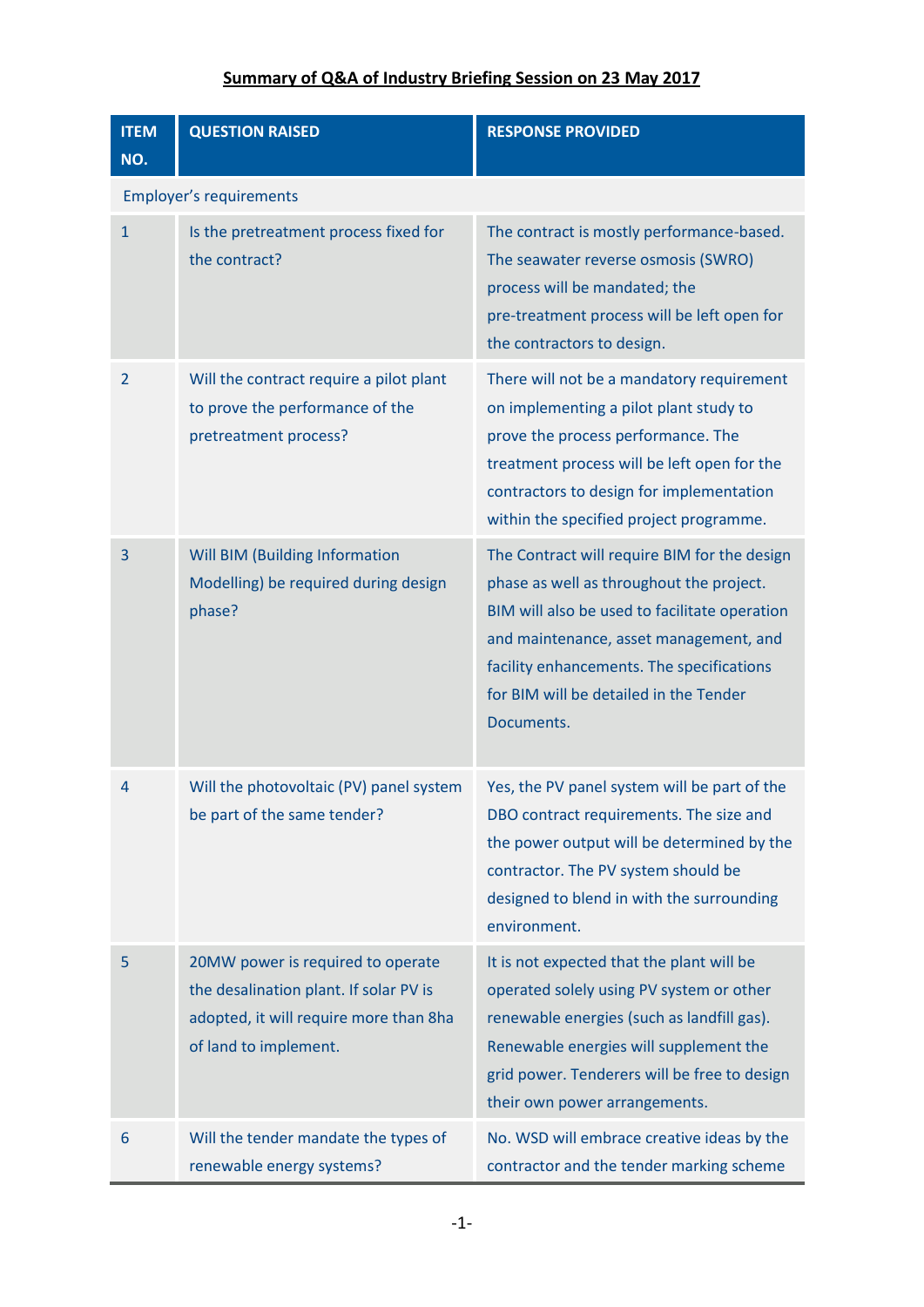| <b>ITEM</b><br>NO. | <b>QUESTION RAISED</b>                                                                                                        | <b>RESPONSE PROVIDED</b>                                                                                                                                                                                                                                                                                                                                                                                                                                                                                                                                                   |
|--------------------|-------------------------------------------------------------------------------------------------------------------------------|----------------------------------------------------------------------------------------------------------------------------------------------------------------------------------------------------------------------------------------------------------------------------------------------------------------------------------------------------------------------------------------------------------------------------------------------------------------------------------------------------------------------------------------------------------------------------|
|                    |                                                                                                                               | will be formulated to encourage creativity.<br>The contractor will be required to<br>demonstrate the feasibility and workability<br>of the proposal on the renewable energy<br>systems.                                                                                                                                                                                                                                                                                                                                                                                    |
| 7                  | What are the system requirements for<br>the on-site generation (OSG) of<br>chlorine gas generation for final<br>disinfection? | WSD is currently setting up OSG systems<br>using the chlor-alkali process at other<br>conventional water treatment plants.<br>Chlorine gas for the desalination plant will<br>be produced using the chlor-alkali process<br>and will be generated on demand. The<br>chlorine gas will be used for disinfection of<br>drinking water and stringent requirements<br>on feedstock quality (e.g., the grade of salt<br>used for the process) will be set to protect<br>public health.                                                                                          |
| 8                  | OSG system is new to HK and will<br>present new risks to the HK<br>construction industry. What are the<br>safety strategies?  | WSD is currently using liquid chlorine gas<br>(imported from mainland China) for the<br>disinfection process. Safety systems are<br>currently implemented at the treatment<br>plants due to the hazards from importation<br>and storage. With the current technological<br>advancement in membrane technology,<br>production of chlorine gas using the<br>chlor-alkali process at municipal scale is<br>feasible. In consultation with the Fire<br>Services Department, the safety<br>requirements have been established and<br>will be specified in the tender documents. |
| Procurement        |                                                                                                                               |                                                                                                                                                                                                                                                                                                                                                                                                                                                                                                                                                                            |
| 9                  | Are there other prequalification (PQ)<br>requirements on the local partners in                                                | There is no other requirement on the local<br>partner.                                                                                                                                                                                                                                                                                                                                                                                                                                                                                                                     |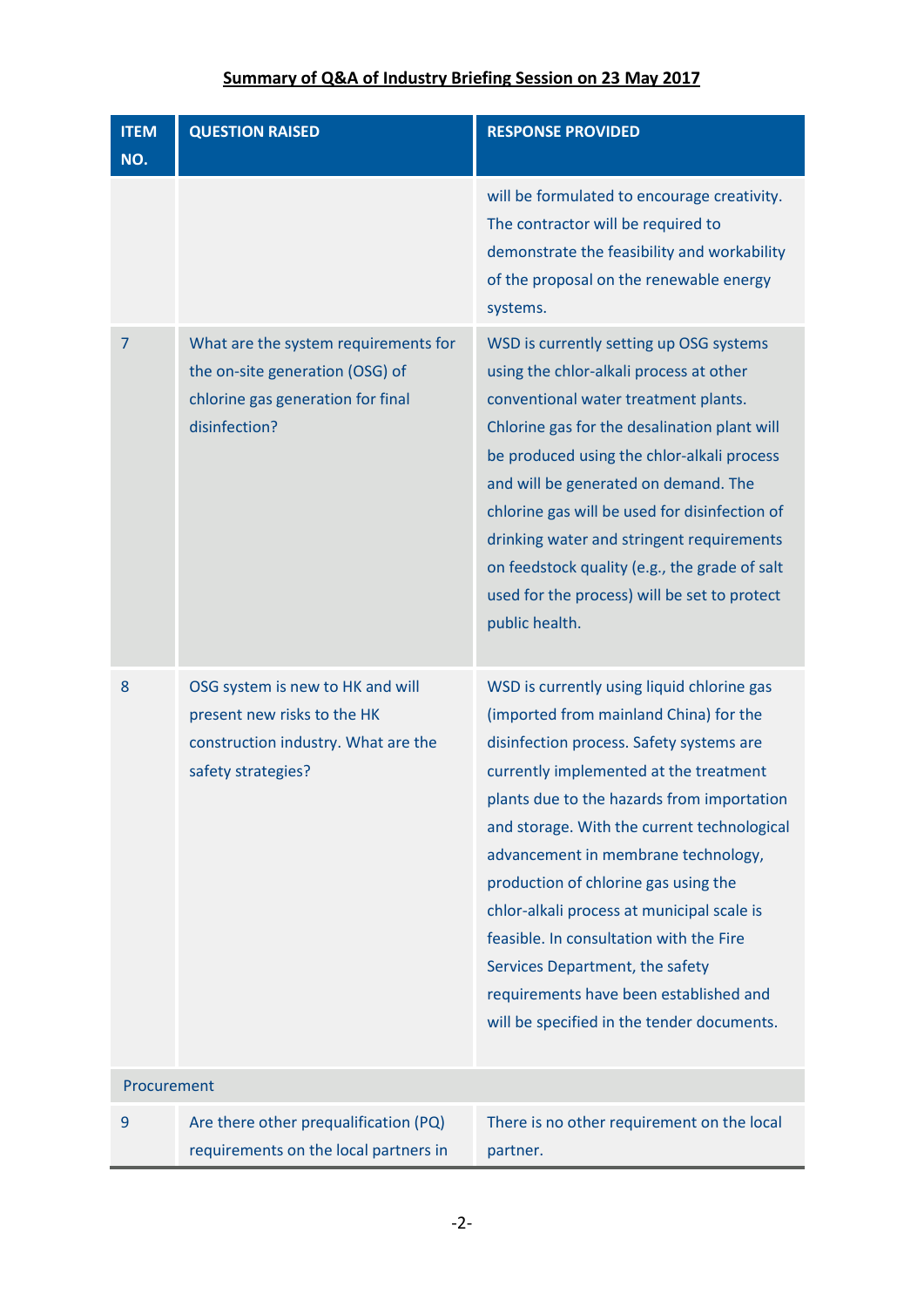| <b>ITEM</b><br>NO. | <b>QUESTION RAISED</b>                                                                                       | <b>RESPONSE PROVIDED</b>                                                                                                                                                                                                                                                                                                                                                                                                                                                                                                                                                                                                                                                                                                                                      |
|--------------------|--------------------------------------------------------------------------------------------------------------|---------------------------------------------------------------------------------------------------------------------------------------------------------------------------------------------------------------------------------------------------------------------------------------------------------------------------------------------------------------------------------------------------------------------------------------------------------------------------------------------------------------------------------------------------------------------------------------------------------------------------------------------------------------------------------------------------------------------------------------------------------------|
|                    | addition to the having completed local<br>civil engineering contracts valued at<br>\$HK500million or higher? | For the avoidance of doubt, the local<br>partner does not need to be on the List of<br><b>Approved Contractors for Public Works</b><br>(http://www.devb.gov.hk/Contractor.aspx?<br>section=80⟨=1)                                                                                                                                                                                                                                                                                                                                                                                                                                                                                                                                                             |
| 10                 | Will Electrical & Mechanical (E&M)<br>licensed contractor be required during<br>the PQ phase?                | There is no requirement for an applicant for<br>prequalification to be on the List of<br><b>Approved Suppliers of Materials and</b><br>Specialist Contractors for Public Works (the<br>Specialist List).<br>(http://www.devb.gov.hk/en/construction<br>sector_matters/contractors/index.html ).<br>However, the shortlisted tenderers will be<br>required to nominate specialist contractors<br>on the "Specialist List" for execution of<br>specific specialist works.                                                                                                                                                                                                                                                                                       |
| 11                 | There is no mention of the<br>architectural capabilities in the PQ?                                          | There are many important aspects of the<br>project, including the architectural design.<br>However, the core business of the<br>desalination plant is water production; the<br>criteria set in the PQ are to evaluate the<br>capabilities of the applicants in delivering<br>and operating a municipal-scale SWRO<br>desalination plant.<br>Nevertheless, as the plant will be situated<br>next to a country park and future<br>residential developments, there is a need<br>for a suitable level of architectural<br>treatment to facilitate gaining of public<br>acceptance. The Tender marking scheme for<br>the Technical Proposal will indicate the<br>weighting of architectural design amongst<br>all other relevant technical evaluation<br>criteria. |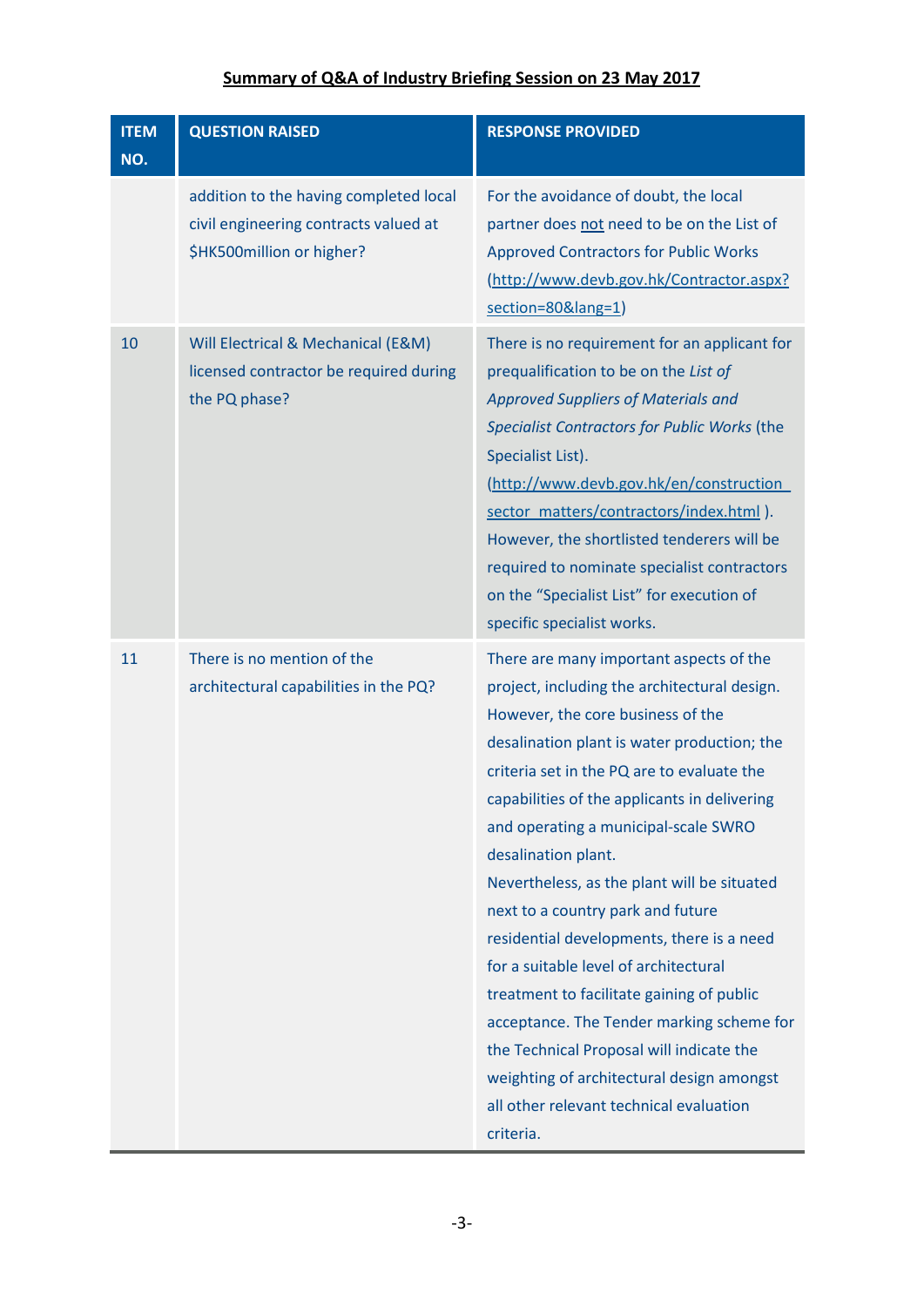| <b>ITEM</b><br>NO. | <b>QUESTION RAISED</b>                                                                                           | <b>RESPONSE PROVIDED</b>                                                                                                                                                                                                                                                 |
|--------------------|------------------------------------------------------------------------------------------------------------------|--------------------------------------------------------------------------------------------------------------------------------------------------------------------------------------------------------------------------------------------------------------------------|
| 12                 | For reference contracts submitted<br>during the PQ - will the contract<br>experience of subsidiaries be counted? | Yes, the subsidiaries' experience will be<br>counted. The definition of subsidiaries will<br>be in accordance with Hong Kong Company<br>Law.                                                                                                                             |
| 13                 | Will New Engineering Contract (NEC)<br>be adopted?                                                               | It is not intended to adopt the NEC Contract<br>form for the TKO desalination plant<br>Design-Build-Operate contract.                                                                                                                                                    |
| 14                 | Will companies based overseas be<br>required to have an office in Hong Kong<br>during the PQ phase?              | A local office in Hong Kong will not be<br>required during the PQ phase.                                                                                                                                                                                                 |
| 15                 | What is the rationale for prequalifying<br>only 4 tenderers?                                                     | The number of prequalified tenderers is<br>based on government policy. Industry's<br>alternative view is welcome for this project.                                                                                                                                       |
| 16                 | Will WSD consider paying the<br>tenderers for preparing the tender<br>submission?                                | WSD is not considering paying tenderers for<br>preparing their tenders. This is the usual<br>practice in Hong Kong for public works<br>procurement.                                                                                                                      |
|                    | <b>Implementation Programme</b>                                                                                  |                                                                                                                                                                                                                                                                          |
| 17                 | How definite is the tender timeline<br>presented?                                                                | WSD is pressing ahead with implementation<br>of the project and arrangement is being<br>made to secure funding. Once a more<br>definitive schedule is confirmed, the details<br>will be posted on the project website.                                                   |
| 18                 | What other steps are required before<br>the timeline can be determined?                                          | Statutory approvals have been granted in<br>the recent months, including the approval<br>for rezoning the site to "desalination plant"<br>under the Town Planning Ordinance and for<br>the proposed marine works under the<br><b>Foreshore and Seabed (Reclamations)</b> |